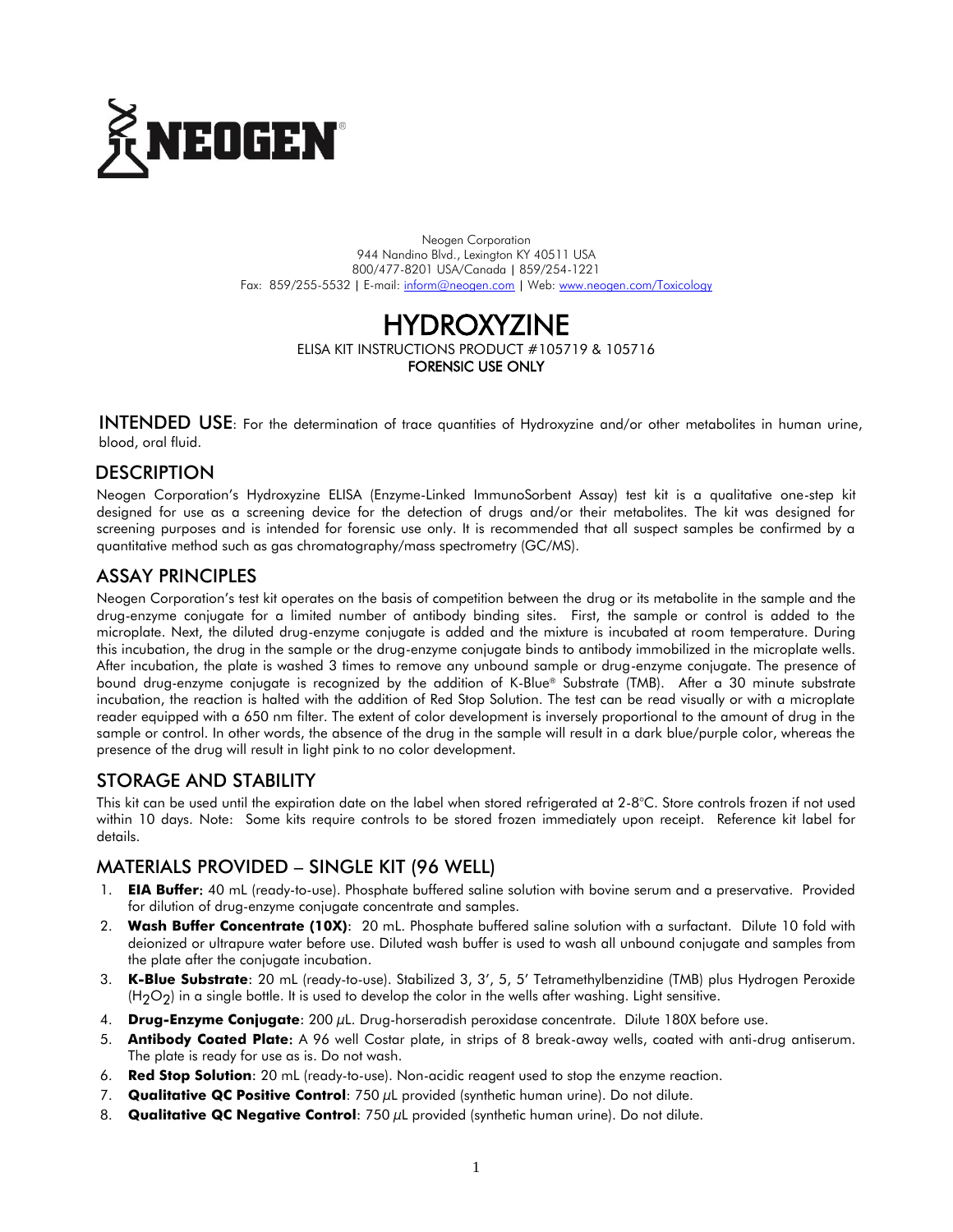## MATERIALS PROVIDED – BULK KIT (480 WELL)

- 1. **EIA Buffer:** 200 mL (ready-to-use). Phosphate buffered saline solution with bovine serum and a preservative. Provided for dilution of samples.
- 2. **Wash Buffer Concentrate (10X):** 100 mL. Phosphate buffered saline solution with a surfactant. Dilute 10 fold with deionized or ultrapure water before use. Diluted wash buffer is used to wash all unbound conjugate and samples from the plate after the conjugate incubation.
- 3. **K-Blue Substrate:** 100 mL (ready-to-use). Stabilized 3, 3', 5, 5' Tetramethylbenzidine (TMB) plus Hydrogen Peroxide (H $_{2}$ O $_{2}$ ) in a single bottle. It is used to develop the color in the wells after washing. Light sensitive.
- 4. **Drug-Enzyme Conjugate** 5 X 14 mL (ready-to-use). Drug-horseradish peroxidase conjugate. Do not dilute.
- 5. **Antibody Coated Plate:** 5 X 96 well Costar plate, in strips of 8 break-away wells, coated with anti-drug antiserum. The plate is ready for use as is. Do not wash.

# MATERIALS NEEDED BUT NOT PROVIDED

- 1. Deionized water.
- 2. Precision pipettes that range from  $10 \mu$ L  $1000 \mu$ L and disposable tips.
- 3. Graduated cylinder to dilute and mix wash buffer.
- 4. Plate cover or plastic film to cover plate during incubation.
- 5. Clean glassware (i.e. test tubes) to dilute drug-enzyme conjugate.
- 6. Microplate reader with 650 nm filter if Red Stop is used, or a 450 nm filter if 1N HCl is used to stop the reaction. Note: It is not necessary to stop the reaction if reading immediately. Unstopped reactions should be read with a 650 nm filter.
- 7. Cut-off calibrator.

#### *OPTIONAL TEST MATERIALS*

- 1. **Qualitative QC Positive Control:** 5 X 750 µL (synthetic human urine). 1-5 vials available upon request. Do Not Dilute.
- 2. **Qualitative QC Negative Control:** 5 X 750 µL (synthetic human urine). 1-5 vials available upon request. Do Not Dilute.
- 3. **Red Stop Solution:** 100 mL (ready-to-use). Non acidic reagent used to stop the enzyme reaction. Available upon request. Product No. 301473.

#### OPTIONAL MATERIALS

- 1. 1N HCI if Red Stop Solution is not used.
- 2. Microplate shaker.

## PRECAUTIONS AND NOTES

- 1. DO NOT use kits or components beyond expiration date.
- 2. **DO NOT** mix conjugates and plates from different kit lots.
- 3. DO NOT pipette reagents by mouth.
- 4. Pour K-Blue Substrate out of the bottle into a clean reservoir. To prevent contamination of the substrate, DO NOT pipette out of the bottle.
- 5. All specimens should be considered potentially infectious. Exercise proper handling precautions.
- 6. Keep plate covered except when adding reagents, washing or reading.
- 7. Kit components should be refrigerated at all times when not in use.
- 8. Keep the controls frozen if storing longer than 10 days. Avoid repeated freeze-thaw cycles. Note: Some kits require controls to be stored frozen immediately upon receipt. Reference kit label for details.
- 9. Use aseptic technique when opening and removing reagents from vials and bottles.
- 10. DO NOT smoke, eat or drink in areas where specimens or reagents are being handled.
- 11. Do not substitute DI water for the wash step of this protocol. Use only Neogen's wash buffer.
- 12. Do not use Sodium Azide with samples, standards and/or calibrators.
- 13. Do not reuse wells, they are for one use only.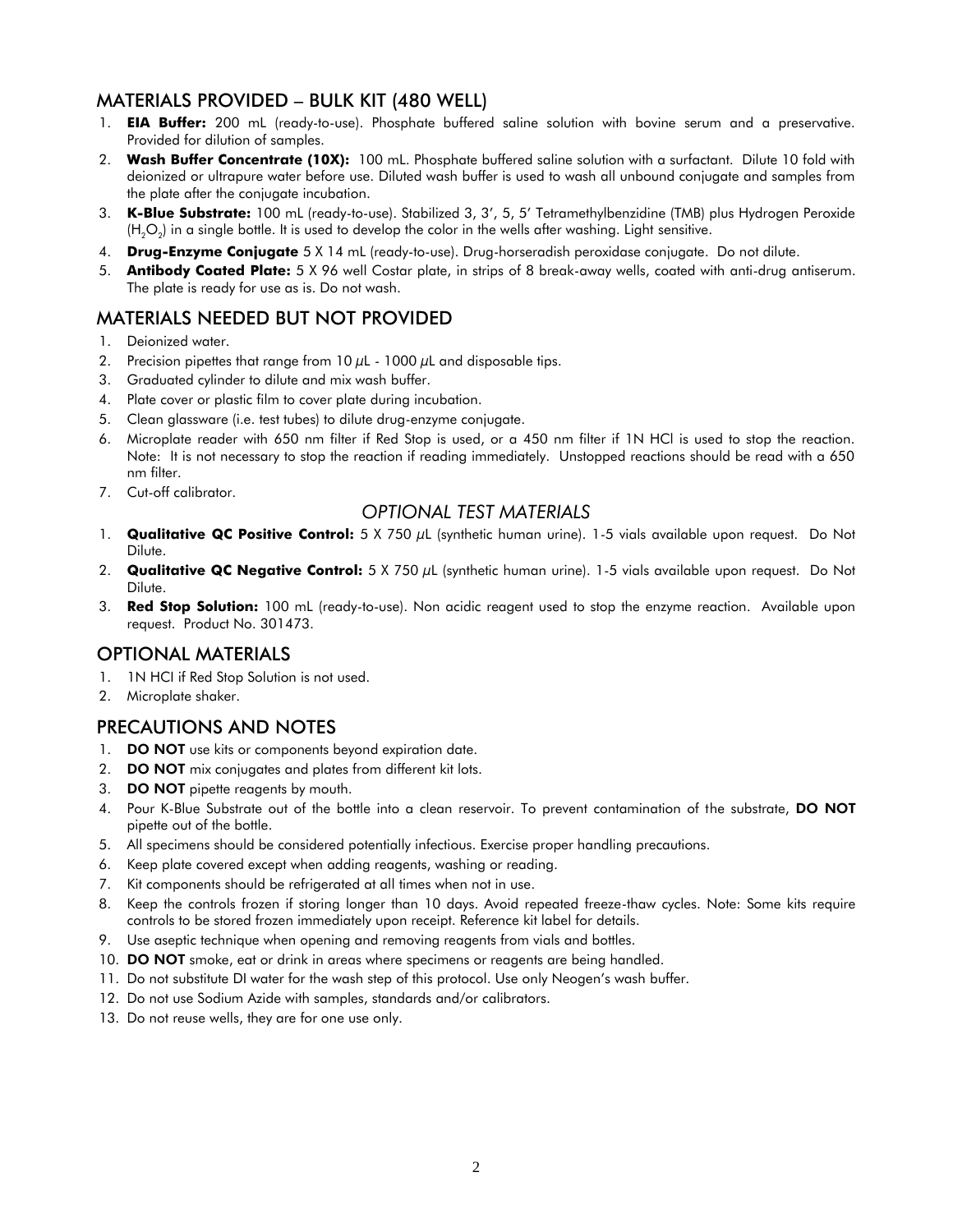## PROCEDURAL NOTES

- 1. Desiccant bag must remain in foil pouch with unused strips. Keep zip lock pouch sealed when not in use to maintain a dry environment.
- 2. Use clean pipette tips for the buffer, drug-enzyme conjugate, controls and samples.
- 3. Before pipetting a reagent, rinse the pipette tip three times with that reagent.
- 4. When pipetting into the wells, **DO NOT** allow the pipette tip to touch the inside of the well or any of the reagent already inside the well. This may result in cross contamination.
- 5. Controls and samples should be assayed in duplicate.
- 6. The drug-enzyme conjugate is most stable in its concentrated form. Dilute only the volume necessary for the amount of strips currently being used.
- 7. Before opening the drug-enzyme conjugate vial, tap the vial in an upright position to remove any liquid in the cap.
- 8. Before substrate addition, wipe the outside bottom of the wells with a lint-free wiper to remove dust and fingerprints.
- 9. Gently mix specimens and reagents before use. Avoid vigorous agitation.

#### SAMPLE TREATMENT

Recommended minimum sample dilutions are listed below. These dilutions may change based on your laboratory's determination. All sample dilutions should be made in Neogen's EIA Buffer.

- a. Urine: A dilution of 1:5 (i.e. 1 part sample to 4 parts provided EIA Buffer) is recommended. Please contact your Neogen Representative for assistance.
- b. Whole blood: A dilution of 1:5 (i.e. 1 part sample to 4 parts provided EIA Buffer) is recommended. Please contact your Neogen Representative for assistance.
- c. Other Forensic sample types: Please contact your Neogen Representative for assistance.

# TEST PROCEDURES

The following test procedures can be run manually or on an automated instrument. Please contact your Neogen representative for assistance with protocols for automated instruments.

- 1. Determine the number of wells to be used.
- 2. Prepare the enzyme conjugate solution by diluting the 180X enzyme conjugate stock 1 to 180 in the EIA Buffer provided. Mix the solution by inversion. Do not vortex. Example: for two eight well strips, add 25 µL of the 180X enzyme conjugate stock to  $4475 \mu L$  of EIA Buffer.
- 3. Add 20 µL of sample, laboratory calibrators and Neogen controls to the appropriate wells in duplicate. DO NOT dilute Neogen's positive and negative controls.
- 4. Add 180 µL of diluted drug-enzyme conjugate to each well. Use 8-channel pipetter or 12-channel pipetter for rapid addition.
- 5. For manual runs, mix by gently shaking plate. A microplate shaker may be used.
- 6. Cover plate with plastic film or plate cover and incubate at room temperature for 45 minutes.
- 7. During the conjugate incubation, dilute concentrated wash buffer 10 fold with deionized water (i.e. 20 mL of concentrated wash buffer plus 180 mL of deionized water). Mix thoroughly. Diluted wash buffer is stable for 5 days at room temperature or 7 days at 2-8°C.
- 8. Once the incubation is complete, dump or aspirate the liquid from the wells. Tap the plate on a clean lint-free towel to remove any remaining liquid in the wells.
- 9. Wash each well with 300 µL of diluted wash buffer. Manual Wash: For manual wash procedures repeat for a total of 3 washings, invert and tap dry the plate following each step. After completing the last wash step wipe the bottom of the wells with a lint-free towel to remove any liquid on the outside of the wells. Automated Wash: If an automated plate washer is used wash the plate for a total of 5 washings with 300  $\mu$ L of diluted wash buffer. It is important for the automated washer to conduct a final aspirate cycle to eliminate residual amounts of wash buffer. Residual amounts of buffer in the wells will affect assay performance. Note: DI water should never be used for the plate wash.
- 10. Add 150  $\mu$ L of the K-Blue Substrate to each well. For manual runs, use a multi-channel pipetter for best results.
- 11. Incubate at room temperature for 30 minutes. Gently shake immediately before measuring the absorbance.
- 12. Add 50 µL of Neogen's Red Stop Solution to each well to stop enzyme reaction. Mix gently before measuring the absorbance. For automated systems a 10 second shake is sufficient. Measure the absorbance at a wavelength of 650 nm. Wells should be read within 2 hours of stopping the reaction. Note: When Neogen's Red Stop is used, it will result in a color ranging from a dark blue/purple to light pink based on the concentration of drug present. If 1 N HCI is preferred, use 50 µL per well and read plate with a 450 nm filter. All QC data is generated without using a stopping reagent. Note: When acid stop is used, OD values will approximately double as compared to the OD values obtained with Red Stop.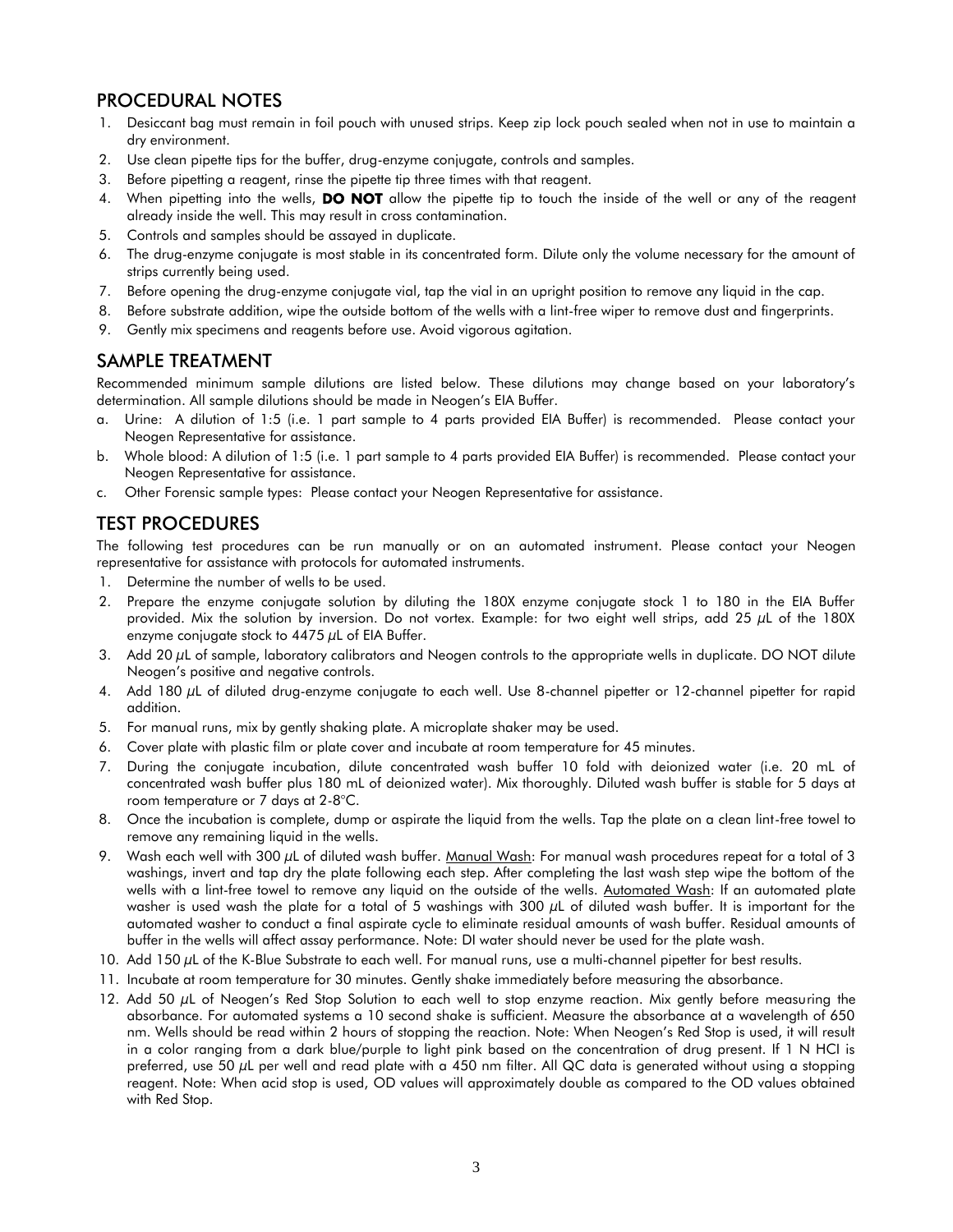## STANDARD CURVE IN EIA BUFFER



# SENSITIVITY

| Compound         | <b>I-50 in EIA Buffer</b> | <b>I-50 in Human Urine</b> |
|------------------|---------------------------|----------------------------|
| Hydroxyzine      | $0.1$ ng/mL               | $1.1$ ng/mL                |
| Cetirizine       | $0.3$ ng/mL               |                            |
| Chlorphenoxamine | $1.6$ ng/mL               |                            |
| Cyclizine        | $2.1$ ng/mL               |                            |
| Meclizine        | $4.3$ ng/mL               |                            |
| Diphenhydramine  | 4.8 $ng/mL$               |                            |
| Fexofenadine     | $12$ ng/mL                |                            |
| Flungrizine      | $16 \text{ ng/mL}$        |                            |
| Cinnarizine      | $21$ ng/mL                |                            |
| Orphenadrine     | $35 \text{ ng/mL}$        |                            |
| Chlorpheniramine | $41$ ng/mL                |                            |
| Terfenadine      | 46 ng/mL                  |                            |

The term I-50 is used to define the sensitivity of the test. This number is derived from a standard curve generated with the drug in EIA Buffer. The drug concentration that shows 50% less color activity than the zero standard is considered to be the  $I-50$ .

#### **SPECIFICITY**

|                  | Compound             | Hyrdoxyzine        |                   |
|------------------|----------------------|--------------------|-------------------|
|                  | <b>Concentration</b> | <b>Equivalents</b> | % Cross-          |
| Compound         | (ng/mL)              | (ng/mL)            | <b>Reactivity</b> |
| Hydroxyzine      | 0.1                  | 0.1                | 100%              |
| Cetirizine       | 0.27                 | 0.1                | 37%               |
| Chlorphenoxamine | 1.56                 | 0.1                | 6.4%              |
| Cyclizine        | 2.08                 | 0.1                | 4.8%              |
| Meclizine        | 4.16                 | 0.1                | 2.4%              |
| Diphenydramine   | 4.76                 | 0.1                | 2.1%              |
| Fexofenadine     | 12.2                 | 0.1                | 0.8%              |
| Flungrizine      | 16.6                 | 0.1                | 0.6%              |
| Cinnarizine      | 20                   | 0.1                | 0.5%              |
| Orphenadrine     | 33.3                 | 0.1                | 0.3%              |
| Terfenadine      | 45.5                 | 0.1                | 0.2%              |
| Chlorpheniramine | 50                   | 0.1                | 0.2%              |